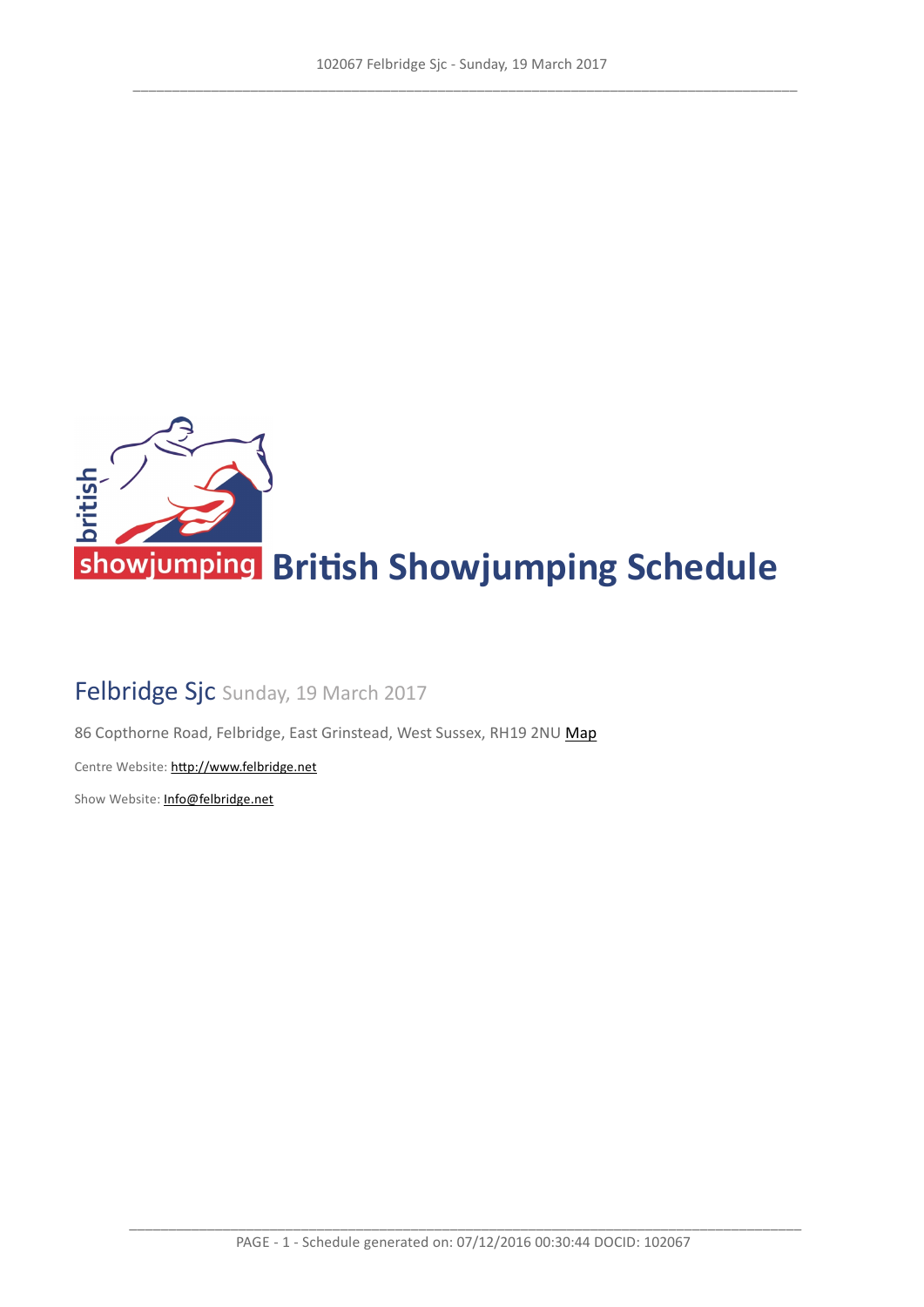### **Show Secretary**

Show Secretary: Mr Shaun Marsh, Tel: 01342 321601, Email: info@felbridge.net

### First Aid Charges

First Aid is provided by the show organiser, so there won't be a separate charge for this service.

#### More Information

More information about facilities and amenities at this show can be obtained from the Show [home](Info@felbridge.net) [page](Info@felbridge.net)

# Sunday 19 March 2017

#### Class 0 - 08:00 - Bll Kear Arena - Clear Round

Open To All

Max 20 tickets to be sold, 1 ticket per horse. No tickets sold after 08:30am, Fences 0.80m

**Entry Fee = £5.00**

## Class 1 - 09:00 - Bll Kear Arena - KBIS Senior Britsh Novice Championship – First Round/90cm Open

Rule 316. Two Phase. Speed 325mpm. Start Height 90cm.

First place rosette kindly sponsored by KBIS Insurance Horses / ponies may only compete in one section. In the event of insufficient entries lower prizes may be withheld. Rule - 76.6

Britsh Novice:

For registered horses in Grade C that have not won a total of 125 points ridden by Adult, Associate or Junior members.

Qualifies for: KBIS Insurance British Novice Championship - Second Round. Qualifying period yearly 1st May - 30th April inclusive.

Numbers to qualify: Those horses which jump a clear round in the first round, followed by a clear round in the jumpoff, in at least four KBIS Insurance British Novice First Round competitions held in any qualifying period will qualify to compete in and attend four KBIS Insurance British Novice Second Rounds, irrespective of their placings for prize money in those competitions, which will be determined by the normal Table A rules (Rule 191). Horses in the class must go in to the jump-off and go clear to gain a double clear round qualification. The winner of a particular KBIS Insurance British Novice competition will not automatically qualify solely as a result of that competition.

90cm Open:

For registered horses to be ridden by Adult, Associate or Junior Members.

In Category 1 Shows, in the event of 30 starters or more, the class will be split with two sets of prize money awarded.

In Category 2 Shows, the class must always be split with two sets of prize money awarded, irrespective of starters.

Prizes: 1st: £30w00, 2nd: £20w00, 3rd: £15w00, 4th: £15w00, 5th: £15w00, Total: £95w00w **Entry Fee = £15.00**

# Class 2 - not before 11:00 - Bll Kear Arena - Nupafeed Supplements Senior Discovery - First Round/1m Open

Rule 314. Single Phase. Speed 325mpm. Start Height 1.00m.

Horses / ponies may only compete in one section. In the event of insufficient entries lower prizes may be withheld. Rule - 76.6

Discovery:

a) For Horses in Grade C that have not won a total of 225 points. Four Double Clears will qualify - in accordance with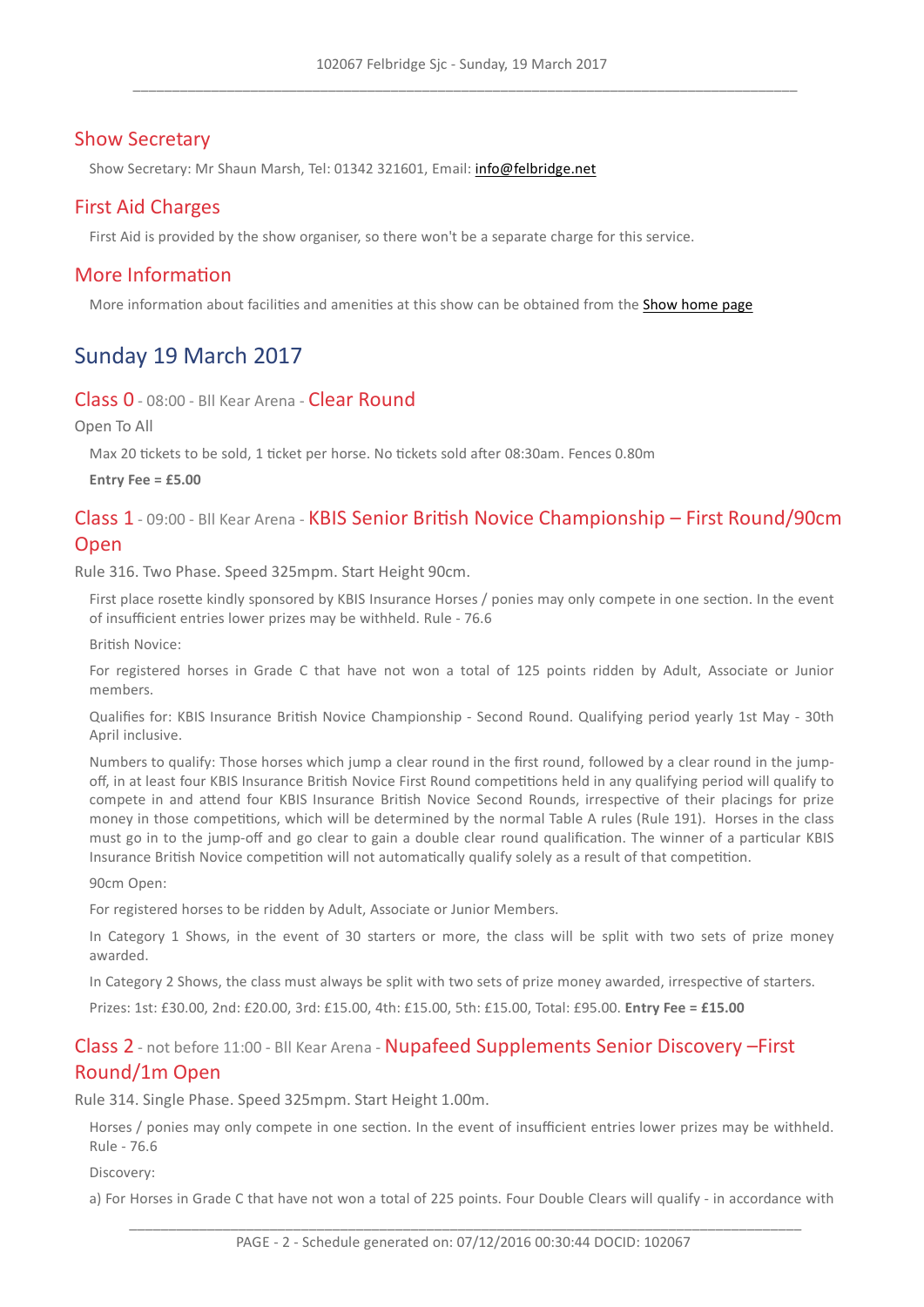Rule 314.6.

b) For all horses that are five years or under at the year that the final is going to be held, irrespective of points. Horses will only be eligible for double clear qualification to Second Rounds if they reach the age of five years or under in the same calendar year as the Discovery Final - in accordance with Rule 314.6

Qualifies for: Nupafeed Supplements Discovery Championship Second Round. Qualifying period: 1st May-30th April inclusive.

Numbers to qualify: Those horses that jump a clear round in the first round, followed by a clear round in the jumpoff, in at least four First Round competitions held in any qualifying period, will qualify to compete in and attend four Second Rounds, irrespective of their placings for prize money in those competitions, which will be determined by the normal Table A Rules (Rule 191). Horses in the class must go in to the jump-off and go clear to gain a double clear round qualification. The winner of a particular First Round competition will not automatically qualify solely as a result of that competition.

1.00m Open:

For registered horses to be ridden by Adult. Associate or Junior Members.

In Category 1 Shows, in the event of 30 starters or more, the class will be split with two sets of prize money awarded.

In Category 2 Shows, the class must always be split with two sets of prize money awarded, irrespective of starters.

Prizes: 1st: £30w00, 2nd: £20w00, 3rd: £15w00, 4th: £15w00, 5th: £15w00, Total: £95w00w **Entry Fee = £15.00**

# Class 3 - not before 13:00 - Bll Kear Arena - Dodson & Horrell 1.05m National Amateur Championship Qualifer - First Round

Rule 322. Single Phase. Speed 325mpm. Start Height 1.05m.

In the event of insufficient entries lower prizes may be withheld. Rule - 76.6

For registered horses to be ridden by Full, Associate or Junior Members excluding any rider listed on the Britsh Showjumping Gold League as of 31st March 2016 (assigned for the qualifying Period). Riders who have ever competed as a team member of any Senior International Team  $(4^*$  or 5\* Nations Cup in the last 10 years, World, European Championships & Olympic Games) are not eligible. Pony Riders, Children, Juniors and Young Riders who have ever competed in Nations Cup/International Team Events and European Championships in the last five years are not eligible (excluding Veterans and Para Teams).

Qualifies for: 1.05m National Amateur Second Rounds.

Qualifying period: 1st September-31st August inclusive.

Numbers to qualify: Those horses which jump clear in the first round, followed by a clear round in the jump-off, in one Dodson & Horrell 1.05m National Amateur First Round competition held in the qualifying period will qualify to compete in any of the Dodson & Horrell National Amateur 1.05m Second Round competitions, irrespective of their placing for prize money in those competitions, which will be determined by the normal Table A rules (Rule 191) Horses in the class must go into the jump-off and go clear in order to gain a double clear round qualification. The winner of a particular Dodson & Horrell 1.05m National Amateur First Round Competition will not automatically qualify solely as a result of that competition.

Those horse/rider combinations which jump clear in the first round, followed by a clear round in the jump-off, in at least five Dodson & Horrell 1.05m National Amateur First Round competitions held in the qualifying period will qualify to compete in the respective height classes at the Dodson & Horrell National Amateur Championships.

Prizes: 1st: £50w00, 2nd: £40w00, 3rd: £30w00, 4th: £20w00, 5th: £20w00, Total: £160w00w **Entry Fee = £18.00**

#### Class 4 - Bll Kear Arena - Connolly's RED MILLS Senior Newcomers - First Round

Rule 312. Single Phase. Speed 325mpm. Start Height 1.10m.

First place rosette kindly sponsored by Connolly's RED MILLS In the event of insufficient entries lower prizes may be withheld, Rule - 76.6

Entry qualifications: to be ridden by Adult, Associate or Junior Members.

(a) For registered horses in Grade C that have not won a total of 375 points. Four double clears will qualify - in accordance with rule 312.6